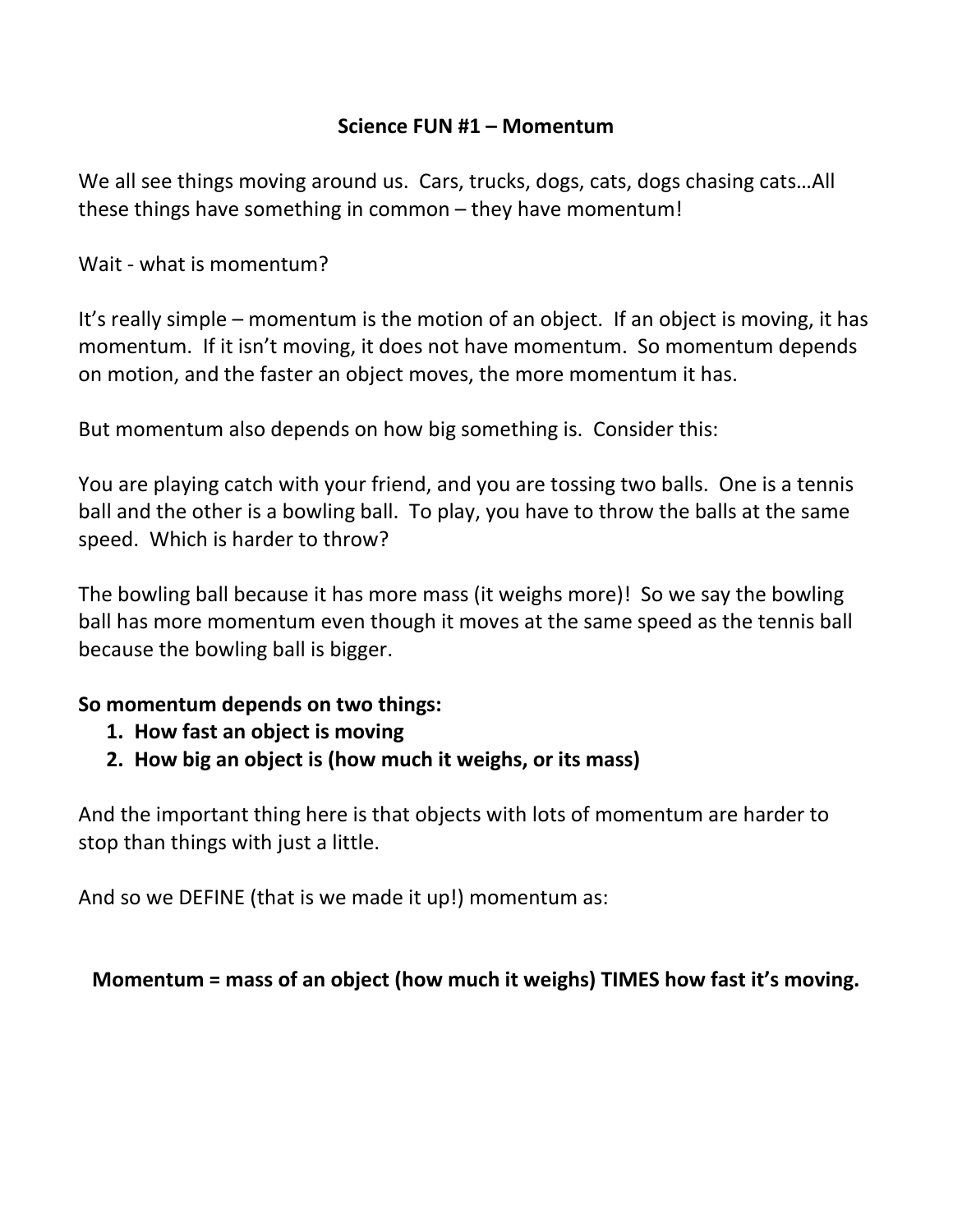# **MOMENTUM WORKSHEET**

So let's see if you can figure which has more momentum:

1. A big semi-truck full of logs and a small car are driving side by side on a freeway at the same speed. Which has more momentum? Why?

2. The Michigan Wolverine Football Team is playing their arch rival, Ohio State. Michigan kicks the ball to start the game and players run down the field. Two players, Jumbo and Jim, weigh the same, but Jumbo is running at 5 meters per second and Jim is running at 3 meters per second. Who has more momentum? Why?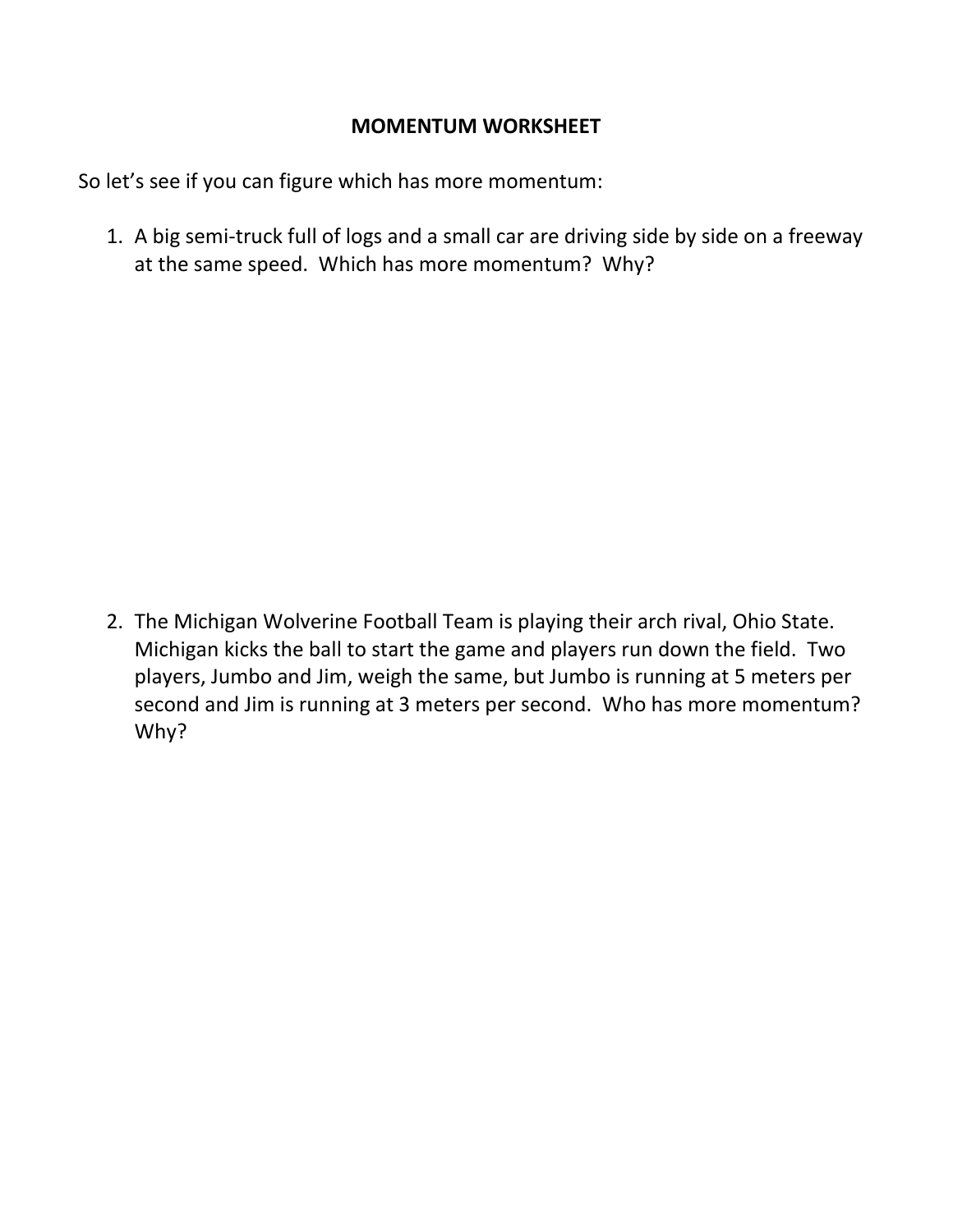### **MOMENTUM WORKSHEET**

# **Now, let's try and learn more about momentum (and have fun at the same time!). Let's do some experiments!**

#### **Experiment #1**

You have two balls in front of you – a basketball and a tennis ball. Weigh each ball using the scale. Record the mass (how much it weighs).

Mass of basketball =

Mass of tennis ball =

Now pick each one up separately, hold it up to your chest and drop it so it hits the floor. Both balls will hit the ground with the same speed (trust me on this). Which ball has the greater momentum when you drop it? Why is this? Explain your answer!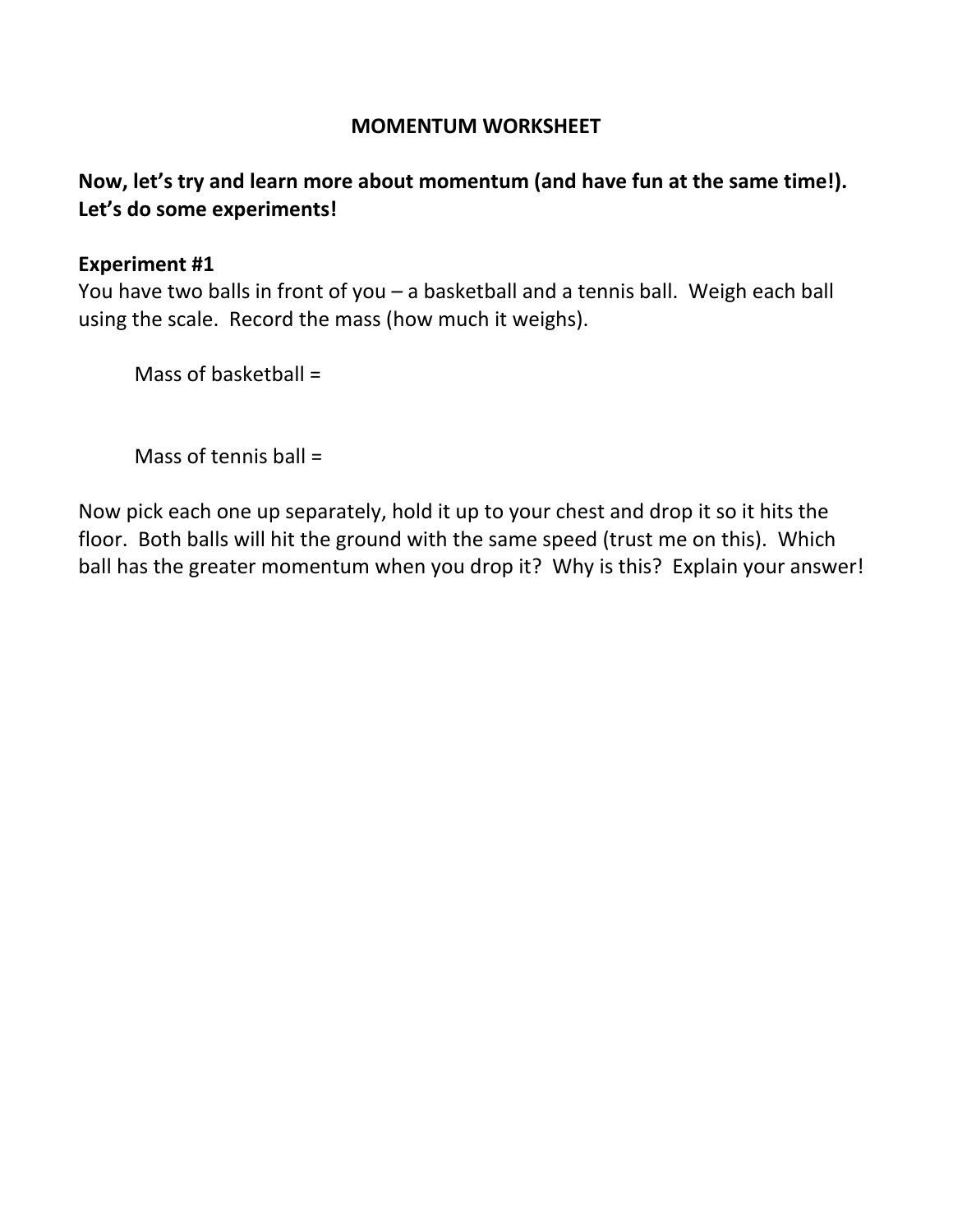### **MORE FUN WITH MOMENTUM!!**

### **TRANSFER OF MOMENTUM**

Now, an interesting property of momentum is that it can transferred from one object to another. Consider this: When you go bowling, you roll the bowling ball down the lane to hit the pins. What happens when the pins are hit? Why does this happen?

### **Experiment #2**

Take the tennis ball and place it on top of the basketball. Hold them at chest height and drop them together (so the tennis ball sits on top of the basketball as they fall down). What happens to the tennis ball that was on top? Why?